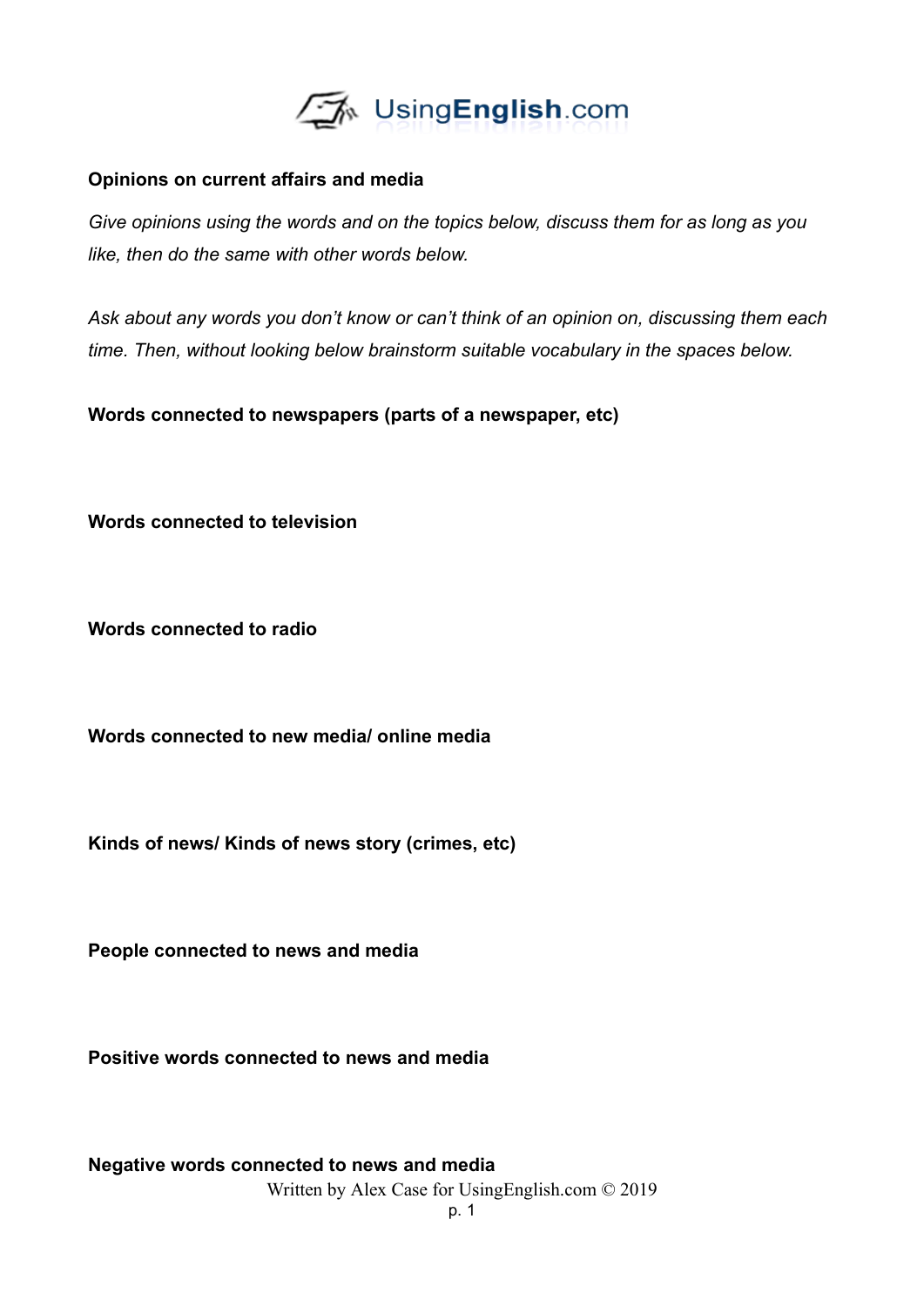## UsingEnglish.com

*Look below for ideas (most, but not all, fit somewhere), then brainstorm more.*

| <b>Topics</b>                               | <b>Opinions</b>                                |
|---------------------------------------------|------------------------------------------------|
| (popup/ banner/ targeted) ad/ commercial    | alarmist/ sensationalist/ism                   |
| animation/ cartoon                          | balance $(d)$ / impartial – bias $(ed)$        |
| box office/ circulation/ ratings            | ban/ block                                     |
| broadsheets - tabloids                      | (un)believable/(un)realistic                   |
| business/economics                          | boring/ dull - entertaining                    |
| (U/ PG/ 12/ 15/ 18/ R) certification        | censor(ed/ship)                                |
| (shopping) channel/ channel hopping         | clichéd                                        |
| columnists/editorials/comment/opinion       | confusing                                      |
| comedy/ sitcom/ sketch show/ stand-up       | decline/ shrink/ doomed - boom/ expand         |
| conflicts/ wars/ armed forces/ defence      | disgusting/revolting                           |
| conspiracies/ conspiracy theories           | disturbing/ shocking                           |
| (organised/ petty/ white collar) crime      | depressing                                     |
| current affairs/news                        | (metropolitan) elite                           |
| (wildlife) documentary                      | fake/ made up/ misinformation                  |
| (costume/ historical) drama                 | frightening/ scary/ terrifying                 |
| environment/ natural disasters/ weather     | get worse - improve                            |
| exclusives/ investigations/ scoops          | important/ crucial/ vital/ essential/ relevant |
| freebies                                    | interesting/fascinating/riveting               |
| front pages/ headlines                      | left wing/ progressive/ liberal                |
| (celebrity) gossip/ paparazzi               | (mathematically/ statistically) (il)literate   |
| (local/ national) government/ politics/ians | low brow - high brow                           |
| health/ lifestyle                           | melodramatic/sentimental                       |
| images/ photography/ footage/ captions      | (un)necessary                                  |
| domestic news - international news          | none of our/ anyone's business                 |
| (citizen) journalists/ reporters            | objective/ity - subjective/ity                 |
| leaks/ whistleblowers/ official secrets     | overblown/overlong/over - under                |
| listener/ reader/ viewer(ship)              | (un)popular                                    |
| (mainstream/ alternative/ social) media     | <b>PR</b>                                      |
| music/DJ                                    | (un)predictable                                |
| (rolling/ bad/ good/ latest) news           | pretentious/ over-intellectual                 |
| PR/ spin doctors                            | (un)profitable                                 |
| press/ (Sunday/ women's) magazines          | prosecute/ sue                                 |
| prime time                                  | prurient/ nosy                                 |
| public service broadcasting                 | pseudo-science                                 |
| (AM/FM/talk/local) radio                    | ridiculous                                     |
| (financial/ sexual/ political) scandal      | right wing/ conservative                       |
| science and technology/ sci-fi              | scare mongering                                |
| sex and violence                            | serious                                        |

Written by Alex Case for UsingEnglish.com © 2019